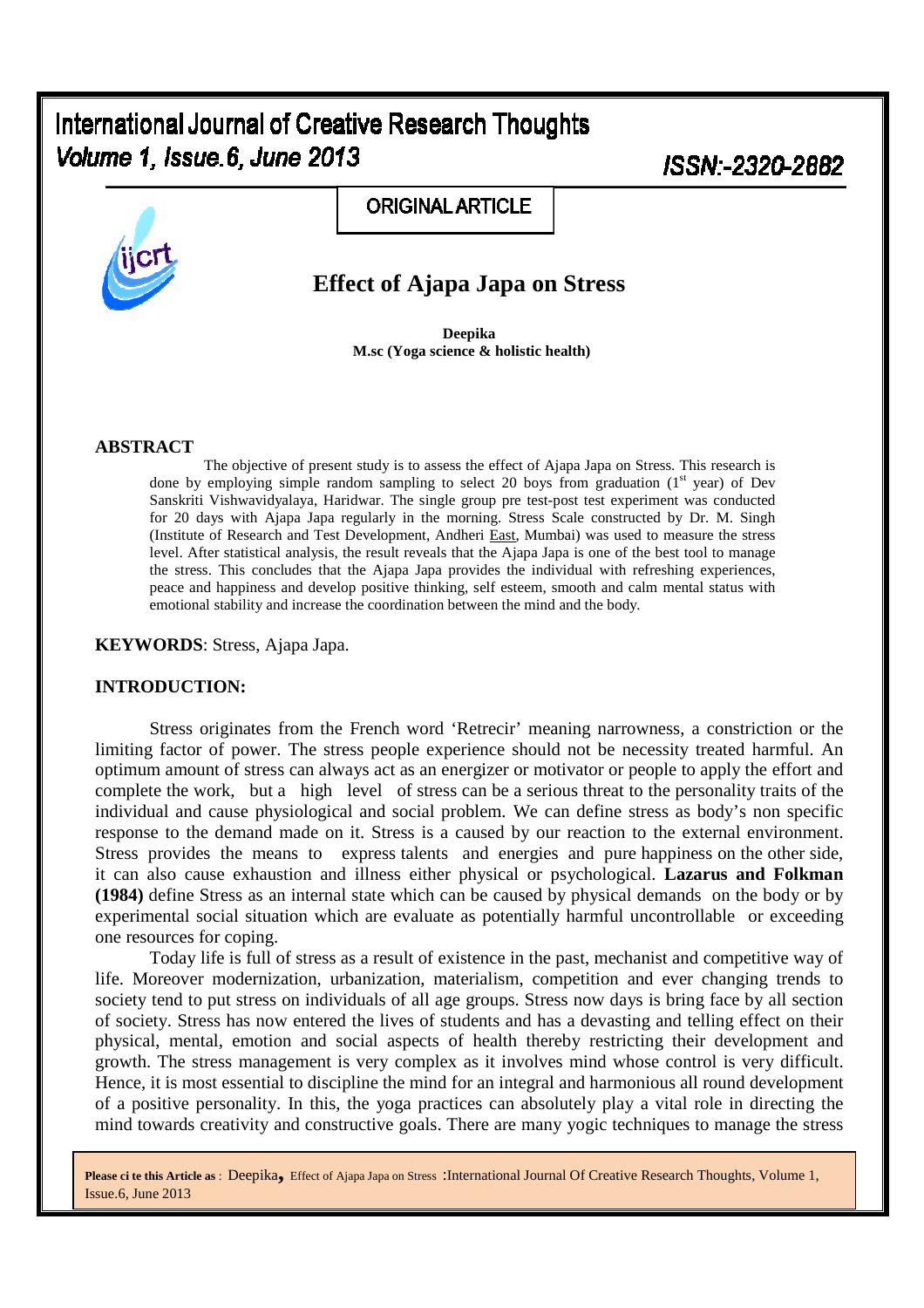Effect of Ajapa Japa on Stress……..

but one of the finest, easiest and most direct ways trainee the health and in turn, regulate the nervous system, relax the body and quiet the mind is through Ajapa Jap.

Ajapa  $(A + Japa = No + Chant)$  is the primal Mantra. This chantless Mantra pervades the breath going in and out, the subtle sound 'sah' going in and the subtle sound 'ham' going out (sah=that, ham=I am). It means "that is I am" there that is I am there we identity ourselves with something very vast (near to brahma) to that the expansion of consciousness takes place. The Soham mantra has been called the universal mantra because of the fact that its vibration is absolutely the part of the breath and everybody breaths soooo…. is sound of inhalation and hummm…. is the sound of exhalation. This is the sound of our own breathing is a primal, elementary source of comfort that has always existed, there is no need to rely on way worldly- created words in any languages to use as a mantra.

In "Stress and Its Management by Yoga", **K.N.Udupa** outlines his research on normal, healthy objects and on patients in his clinic. He treated 1007 cases of various stress disorders with a combination practice of asana, pranayama and meditation, he reported "the patient of high blood pressure, diabetes and asthma and who came to us at an early stage showed very good improvement, those who came latter there drug requirement were considerably reduced after starting yogic practices". **Goleman (1973)** compared 30 meditators and 30 non meditators in an anxiety arousing situation and found that those who were experienced meditations respondents to threat with less subjective anxiety. The review of literature reveals that the yogic practices are the best tools of manage stress. **Bhole(1990)**. **Shet, Radha G. and Pasarkar,Aarti(2009)** found that the adolescents who perform yoga practices reduction in their anxiety and improve mental health. This aspect can be investigated by the present study to asses the effect of Ajapa Jap on Stress level.

## **Objective:**

Study the Effect of Ajapa Japa on Stress.

## **Hypothesis:**

Directional hypothesis-There is a significant difference of Ajapa Japa on the level of stress.

## **Methods:**

# **i. Research Design:**

In the present study, the single group pre-test and post-test design was used.

# **ii. Sampling:**

The sample of 20 adolocents boys studying in graduation were taken for the present study from Dev Sanskriti Vishwavidyalaya, Haridwar.the Simple Random sampling has been used for collecting the sample.

# **iii. Tools used:**

In the present study the Stress Scale constructed by Dr. M. Singh (Institute of Research and Test Development, Andheri East, Mumbai) was used.

#### **iv. Intervention:**

International Journal Of Creative Research Thoughts, Volume 1, Issue.6, June 2013 Page 2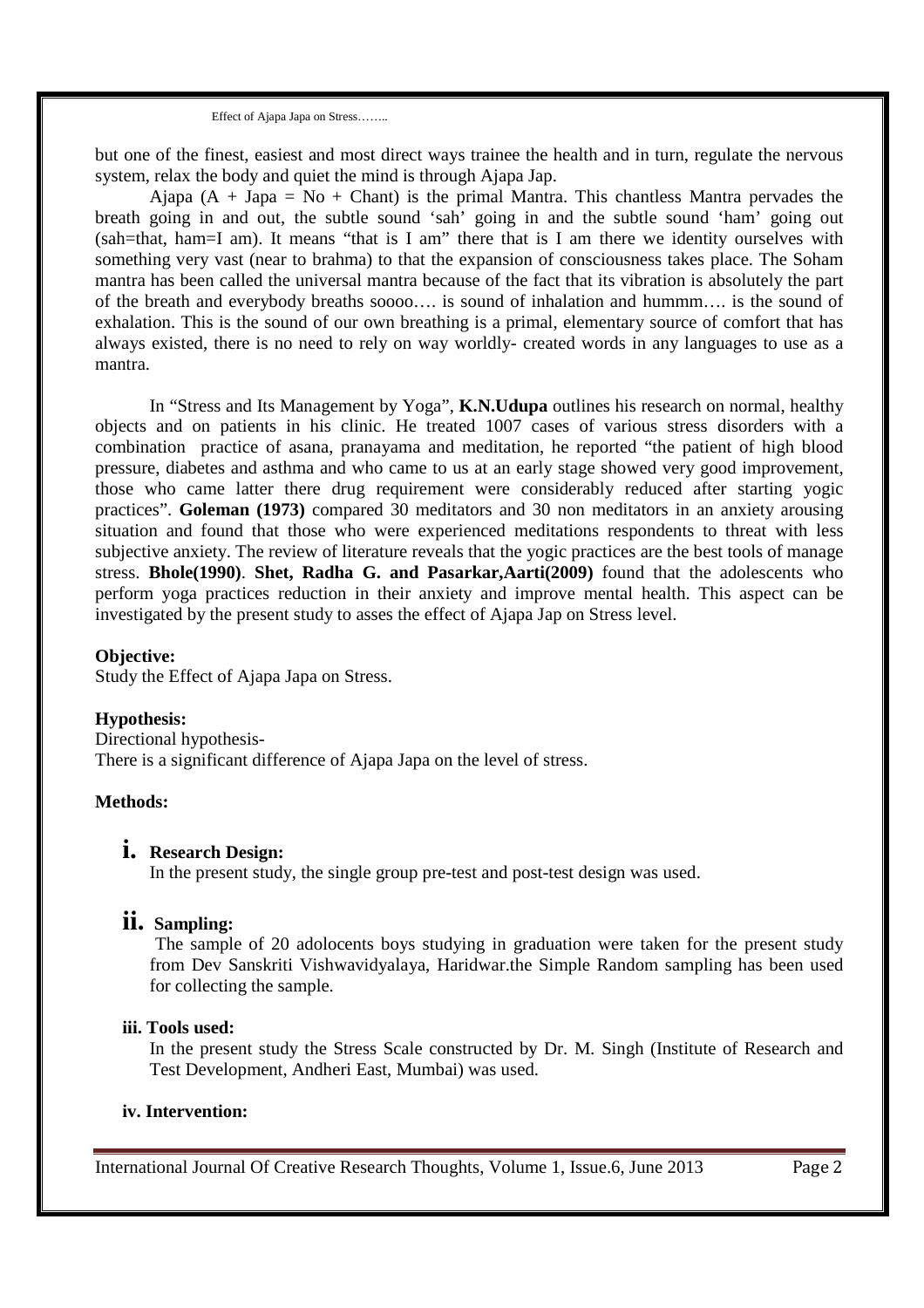Effect of Ajapa Japa on Stress……..

 $\triangleright$  Sit in a comfortable cross leged pose.

- Close your eyes.
- Place your hands in gyanmudra(gesture of knowledge)
- Focus your mind at the tip of nose.
- Inhale slowly, chanting "SO" mentally.
- $\triangleright$  Retain the breathe for few seconds.
- Exhale the breathe slowly, chanting "hum" mentally.
- Repeat so and hum breathing meditation for 20 minutes.

**v. Statistical Analysis:** t-test has been used for the results.

# **Result and Discussion:**

| Group     | N  | <b>Mean</b> | S.D.       | <b>SED</b> | t-value | Level of<br>significance |
|-----------|----|-------------|------------|------------|---------|--------------------------|
| Pre test  | 20 | 61.85       | 12.59      |            | 3.19    | 0.01                     |
| Post test | 20 | 49.05       | 1.01       | 0.48       |         |                          |
| $df = 19$ |    |             | $r = 0.89$ |            |         |                          |



The mean of post-test was greater than the mean of pre-test of the adolescent boys. Thus, the result is highly significant at 0.01 level: the result table indicates that the directional hypothesis viz, "there is a significant difference between the level of stress is reduced by the performing Ajapa Japa.

International Journal Of Creative Research Thoughts, Volume 1, Issue.6, June 2013 Page 3